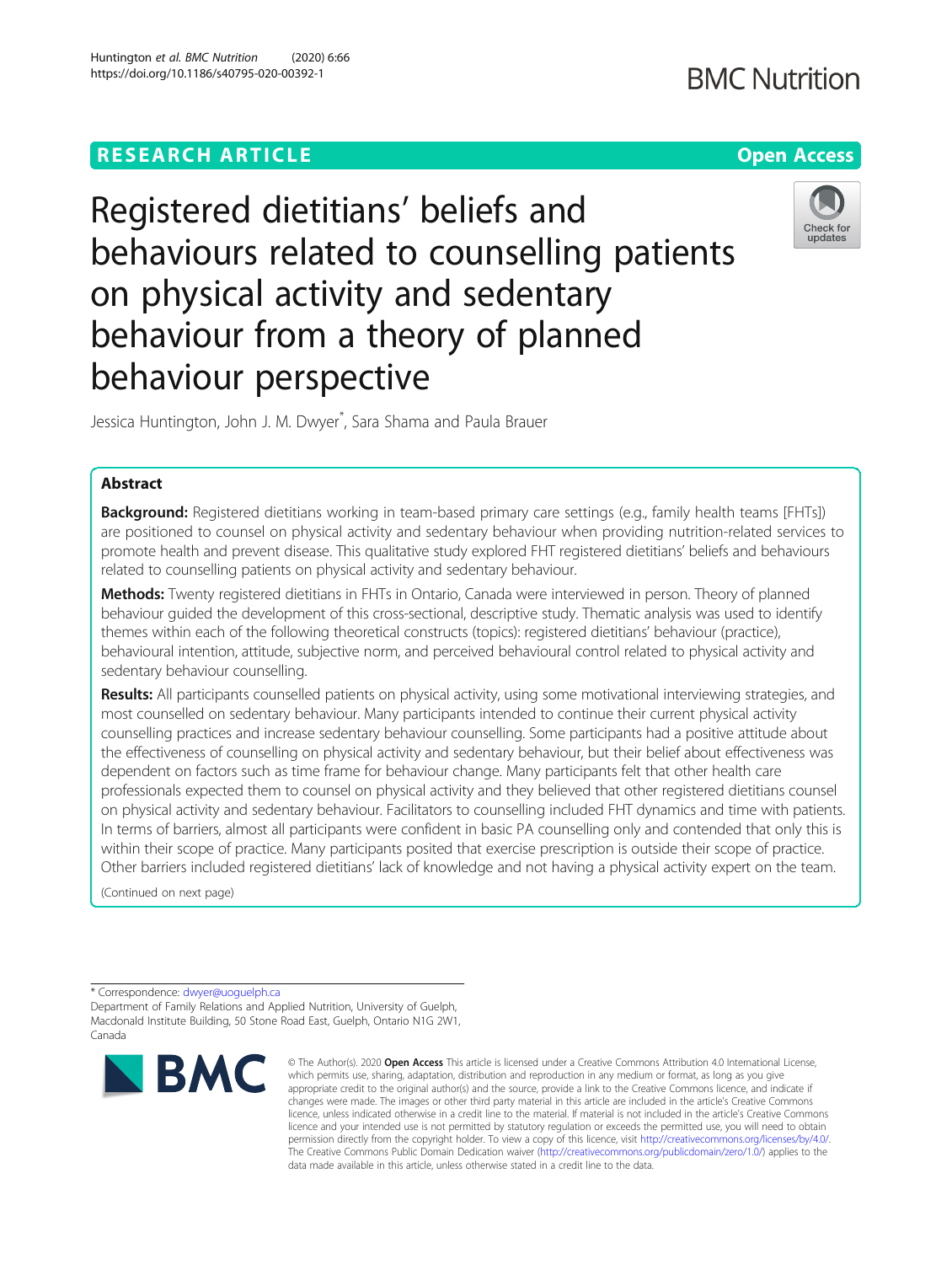# (Continued from previous page)

**Conclusions:** The results suggest that strategies are warranted to improve FHT registered dietitians' knowledge, attitude, and counselling skills related to physical activity and sedentary behaviour. This study provides a strong foundation to develop a theory-based, quantitative measure to assess physical activity and sedentary behaviour counselling practices and determinants among registered dietitians.

Keywords: Qualitative, Physical activity, Sedentary, Dietitian, Counsel, Theory of planned behaviour

#### Background

The World Health Organization [[1\]](#page-10-0) defines physical activity (PA) as any movement of the body that expends energy and is produced by skeletal muscles. The current Canadian guidelines state that adults should participate in at least 150 min of moderate-to-vigorous intensity PA (MVPA) per week in at least 10-min bouts [[2](#page-10-0)]. The term "physically inactive" is typically used to describe individuals who fail to meet the minimum recommendations for PA. An evaluation of previous systematic reviews found that regular PA reduces the risk of at least 25 chronic health conditions (e.g., hypertension, cardiovascular disease, type 2 diabetes, and some types of cancers) and it can be beneficial for both primary and secondary prevention of these conditions [[3\]](#page-10-0). Also, PA can be used as a strategy to promote mental health [\[4](#page-10-0)]. A Canadian national study of adults during 2016–2017 indicated that, based on accelerometer data, adults accumulated an average of 26 min of MVPA daily (total of 10-min bouts and sporadic PA) and only 16% of adults met the Canadian MVPA guidelines that include 10-min bouts [[5](#page-10-0)].

Conversely, sedentary behaviour (SB) is any waking activity in which energy expenditure is low  $( \leq 1.5 \text{ meta-}$ bolic equivalents, a standardized unit for measuring the intensity of PA in research) while sitting or lying down [[6\]](#page-11-0). There is insufficient research to provide a recommended limit for adults' total SB time during the day and a guideline for how often SB should be interrupted with PA [\[7](#page-11-0)]. High levels of SB have been shown to increase the risk of cardiovascular disease-related mortality and all-cause mortality [[8,](#page-11-0) [9](#page-11-0)]. An evaluation of past systematic reviews has shown an association between high levels of SB among adults and increased risk of cardiovascular disease, metabolic syndrome, hypertension, depression, type 2 diabetes, and some cancers (ovarian, colon and endometrial) [\[8](#page-11-0)]. Increased levels of SB can have negative health outcomes even in the presence of adequate levels of PA [[9\]](#page-11-0). Statistics Canada [\[10](#page-11-0)] (a national statistical office) reported that, based on accelerometer data collected during 2016–2017, Canadian adults accumulated an average of 567 min of SB per day.

Promotion of PA continues to be needed. Less than 15% of Canadians are aware of the PA guidelines [\[11](#page-11-0)]. A positive relationship has been observed between awareness of the PA guidelines and meeting the guidelines [[11\]](#page-11-0), suggesting a need for increased awareness. Physicians and other health care professionals (HCPs) are in an ideal position to increase PA and SB awareness and improve lifestyle behaviours by integrating PA and SB counselling into their daily practice [[12,](#page-11-0) [13\]](#page-11-0). Previous literature indicates that HCPs are the dominant source of health information for many adults [\[14\]](#page-11-0), particularly for those who do not meet the PA guidelines [\[15](#page-11-0)]. PA counselling by HCPs has also been found to be effective in creating behaviour change [\[12](#page-11-0)]. Despite this, PA counselling remains underutilized by many HCPs [\[12](#page-11-0), [14](#page-11-0), [16](#page-11-0)].

Although all HCPs could promote PA in their daily practice, registered dietitians (RDs) are in a particularly ideal position to counsel patients on both PA and SB because of their main focus on lifestyle change [[17](#page-11-0)–[19](#page-11-0)]. As previously mentioned, physical inactivity is associated with increased risk of several chronic conditions, most of which are associated with nutrition-related factors as well [[20](#page-11-0)]. While RDs do use a lifestyle approach when counselling patients [\[21\]](#page-11-0), their focus has traditionally been nutrition, but could include sleep hygiene, PA, and SB.

To date, few studies have examined HCPs' PA attitude and/or counselling behaviours and most have focused on physicians, nurses, medical students or a mix of HCPs [[12](#page-11-0), [22](#page-11-0)–[24](#page-11-0)]. To our knowledge, there have been few studies that have examined PA counselling among RDs [[17,](#page-11-0) [20](#page-11-0), [25](#page-11-0)], two of which were completed more than 10 years ago  $[17, 25]$  $[17, 25]$  $[17, 25]$  $[17, 25]$ . Furthermore, there have been no studies that have examined SB counselling among RDs, and only one study has examined SB counselling among HCPs [[26](#page-11-0)]. Also, most studies related to HCPs' PA counselling practices have used a quantitative approach [[17,](#page-11-0) [20,](#page-11-0) [23,](#page-11-0) [25,](#page-11-0) [27](#page-11-0)].

In Ontario, a new collaborative team-based model of primary care, family health teams (FHTs), was introduced in the mid-2000s. Various HCPs were included (e.g., family physicians, nurses, nurse practitioners, dietitians, social workers, and pharmacists) but few PA specialists were employed. There are currently 184 FHTs in Ontario [\[28\]](#page-11-0). The vision was that FHTs would provide both clinical and preventive care services [\[29,](#page-11-0) [30\]](#page-11-0). Each team decides which services they offer, including PA services. In this study, we qualitatively explore FHT RDs' beliefs and behaviours related to counselling patients on PA and SB. The study results can inform future training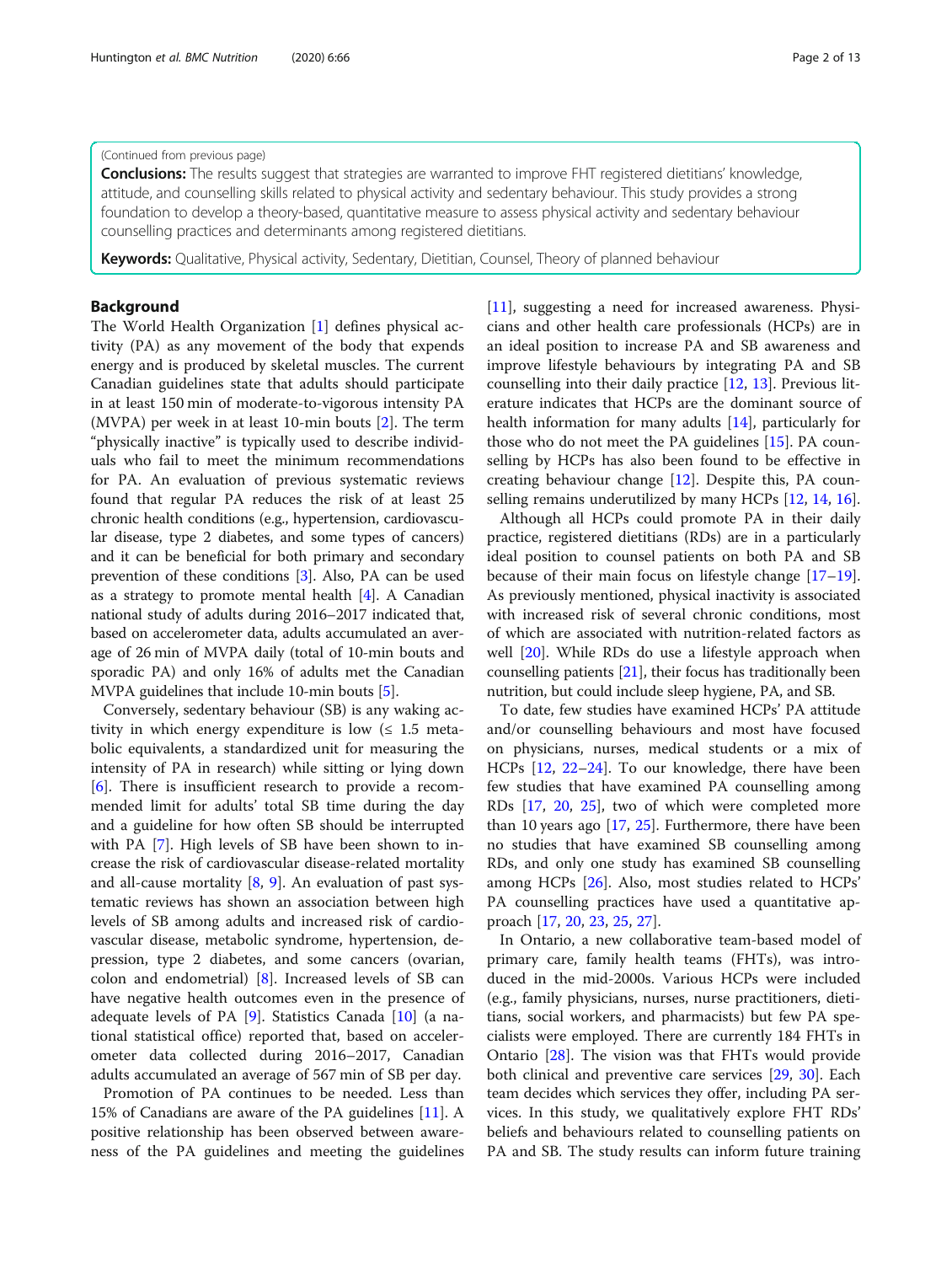needs of primary care RDs and other HCPs, where PA specialist services are not available.

# **Methods**

Ethics clearance was obtained from the researchers' university and written consent was obtained from participants.

#### Study design and sampling

This qualitative, cross-sectional, descriptive study was part of a larger research project [\[31\]](#page-11-0). RDs employed at least 3 months in a FHT lacking PA specialist services were eligible. A sampling frame of FHTs within a 2-h driving radius of Guelph, Ontario was created. Approximately one third of FHTs with both an RD and PA specialist (whom RDs could refer patients to) were excluded. Study recruitment information was emailed to FHT executive directors to forward to RDs, and the first 20 eligible RDs were selected as participants.

#### Theoretical framework

Theory of planned behaviour (TPB) [[32\]](#page-11-0) guided the development of this study as well as the subsequent thematic analysis, consistent with the approach used in some previous qualitative health research that was based on TPB [\[33](#page-11-0)–[35\]](#page-11-0). Thematic analysis was used to identify themes within each of the TPB constructs. According to TPB [[32\]](#page-11-0), behaviour is determined by intention, which is a person's readiness to perform a specific behaviour. Three main determinants of behavioural intention are attitude, subjective norm, and perceived behavioural control. Attitude is a person's positive or negative feelings about performing a specific behaviour. Subjective norm is a person's perception of social pressure to perform a specific behaviour  $[32]$  $[32]$ , which is based on both injunctive normative beliefs (perception of what significant others expect you to do regarding a specific behaviour) and descriptive normative beliefs (perception of what significant others are doing regarding a specific be-haviour) [\[32,](#page-11-0) [36](#page-11-0)]. Perceived behavioural control is a person's perceived ability to perform a specific behaviour, which is based on beliefs about factors that may facilitate or obstruct performing a specific behaviour [\[32](#page-11-0)]. Perceived behavioural control is often viewed as being the same as self-efficacy, which is a person's belief about having the ability to perform a specific behaviour, especially when encountering various obstacles [\[36](#page-11-0)].

# Semi-structured interview guide

Before asking the interview questions, PA and SB were defined as per World Health Organization [\[1](#page-10-0)] and Tremblay et al. [\[6](#page-11-0)]. The interview guide was comprised of questions developed to examine the TPB constructs (see [Supplementary file](#page-10-0): Interview Guide). Two questions focused on each of the following constructs: PA and SB counselling practices (behaviour); intention to counsel patients on PA and SB in the future; attitude toward PA and SB counselling; subjective norm regarding PA and SB counselling practices (injunctive and descriptive normative beliefs); and perceived behavioural control to counsel patients on PA and SB (factors that make it easy or difficult to counsel patients on PA and SB). PA and SB counselling was defined as actively discussing PA and SB with patients, including providing education regarding the benefits of increasing PA or reducing SB, discussing PA recommendations, assessing patients' current PA and SB status, and setting goals with patients regarding their PA and SB.

# Self-administered background questionnaire

The questionnaire to assess participants' background characteristics included questions about participants' education, duration of employment in the FHT, age, and self-identified gender.

#### Procedure

The first author conducted in-person audio-recorded interviews with the 20 participants at their workplaces to examine behaviour, behavioural intention, attitude, subjective norm, and perceived behavioural control related to PA and SB counselling (which subsequently yielded theoretical saturation). The first author was a graduate student who was trained in qualitative interviewing (e.g., she completed a graduate course in qualitative research methods that included interview training). Each interview was approximately 60 min in duration. Participants also completed the background questionnaire. This study procedure was previously pilot tested with two RDs who were not in the study sample of 20 RDs. Descriptive statistics were conducted on the quantitative, background questionnaire data (using Statistical Package for the Social Sciences [version 24]). Braun and Clarke's [[37\]](#page-11-0) thematic analysis approach was used to analyze qualitative data (using NVivo for Mac [Qualitative Solutions and Research International, 2015]):

- 1. The first author transcribed the interviews and imported them into NVivo for Mac.
- 2. The first and third authors familiarized themselves with the data by reading the transcripts and taking notes on preliminary ideas.
- 3. They identified themes relevant to the research purpose.
- 4. They identified broader patterns/themes by combining themes.
- 5. They reviewed these themes to explore relationships between themes.
- 6. They defined and named themes and identified illustrative quotes.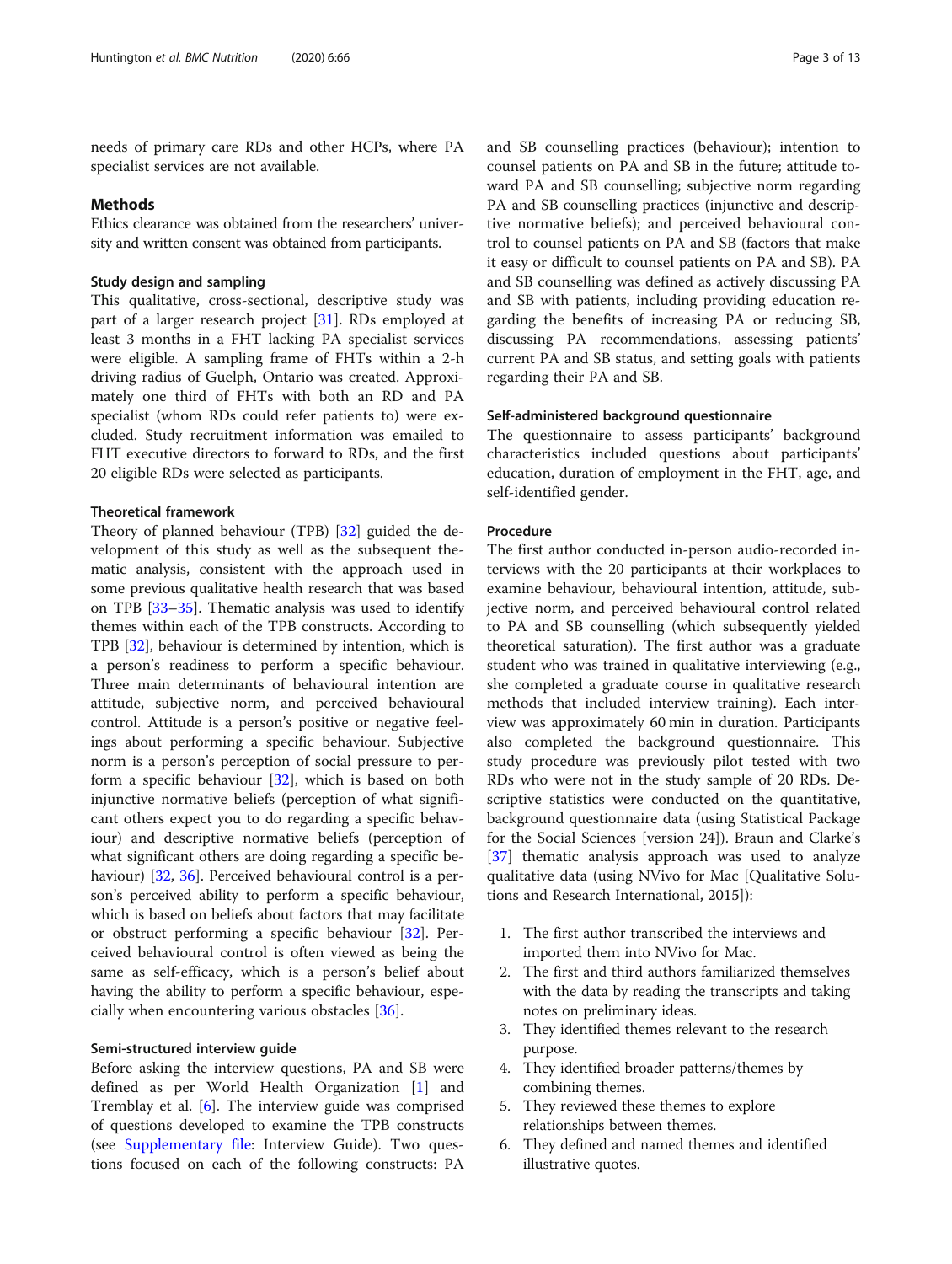# 7. The first author wrote a report of the thematic analysis results.

This comprehensive, systematic approach ensured trustworthiness of the results through credibility, transferability, dependability, and confirmability [[38](#page-11-0)]. Comparing the audio-recorded interviews and the transcripts yielded accurate or credible data [\[37\]](#page-11-0). Triangulation (e.g., two authors constantly compared identified themes) and thick description of data (e.g., via an in-depth account of participants' experiences and perspectives as FHT RDs counselling on PA and SB) established credibility and transferability, re-spectively [[37,](#page-11-0) [38\]](#page-11-0). However, in terms of transferability, sampling RDs in FHTs in Ontario and not collecting more detail about RDs' background characteristics (e.g., their specialty area in nutrition/dietetics) limit the extent to which the results can be generalized to other RDs working in team-based primary care elsewhere. Dependability and confirmability were established through an audit trail [\[38\]](#page-11-0). For example, detailed records related to the audio-recorded interviews, transcripts, preliminary ideas written on transcripts, and tables that showed themes with corresponding descriptions of themes and illustrative quotes were kept.

# Results

All participants ( $n = 20$ ) had an undergraduate degree in nutrition/dietetics and many participants also obtained higher levels of education (e.g., Master's degree, 40%; post-graduate diploma, 5%), 90% were employed in their FHT for 6 months or longer, most participants were 25– 34 years of age (25–34 years, 65%; 35–44 years, 15%; 45– 54 years, 5%; 55–64 years, 15%), and 19 identified as women and one identified as a man.

To summarize the results of the thematic analysis, the following themes (in parentheses) related to TPB constructs were identified: (a) PA counselling practices [behaviour] (PA versus SB focus in counselling; motivational interviewing strategies and other general strategies); (b) SB counselling practices [behaviour] (SB counselling prompted by high levels of SB); (c) behavioural intention (maintain PA counselling and increase SB counselling); (d) attitude (mixed views about effectiveness of counselling); (e) subjective norm (comprehensive healthy lifestyle counselling; presumption that other RDs counsel on PA and SB); (f) perceived behavioural control: facilitators for PA and SB counselling (dynamics of the FHT; time with patients); and (g) perceived behavioural control: barriers to PA and SB counselling (RDs' scope of practice; expertise).

# Behaviour

RDs' PA counselling practices

PA versus SB focus in counselling Twelve participants discussed focusing predominantly on PA counselling instead of SB counselling. Reasons for this included the perceived higher level of patient acceptance of PA counselling versus SB counselling and participants' desire to focus on adding positive lifestyle behaviour rather than eliminating negative lifestyle behaviour.

I don't usually address screen time or reducing [SB] because focusing on adding something is usually a lot easier than focusing on removing something. … It's the same thing as saying cut your food portions back. Usually, we don't find that as successful as when we say, 'Could you add one more vegetable on the plate?' … The focus is on ways we can get [the patient moving] more, as opposed to reducing [SB]. (Participant 8)

Motivational interviewing strategies and other general strategies All participants used some strategies in motivational interviewing, which is collaborative, patient-centered counselling designed to intrinsically motivate patients to change behaviour [\[39](#page-11-0)–[41\]](#page-11-0). They discussed the importance of and their adherence to patient-centered counselling in their practice, including during PA counselling.

I have a background in motivational interviewing ... so I use that in the work that I do.... I'm not someone who just says 'Here, follow this meal plan'. It's more like, 'What are you doing and how can we move you along with this?' So it goes along with that whole idea, 'How do we get you more active? How do I get you less sedentary?' That fits with 'How do I get you eating more fruits and vegetables?' ... So again, it's all that patient-centered type of thing where the individuals really takes ownership of it and I just have to help motivate them, help support them, and help them with ideas. (Participant 6)

Motivational interviewing strategies discussed included assessing readiness to change (nine participants), working with patients to identify and overcome barriers (14 participants), and patient-led goal setting (all participants).

It's a lot of exploring with them what they are willing to do and having them think about things that they might like versus getting into very detailed specifics.... I don't recommend specific PA plans but it's more exploring with them and maybe moving them more towards the preparation stage if they're at the contemplation stage. (Participant 5)

If they're not doing any PA at the moment, what are some barriers? So from my perspective, I would like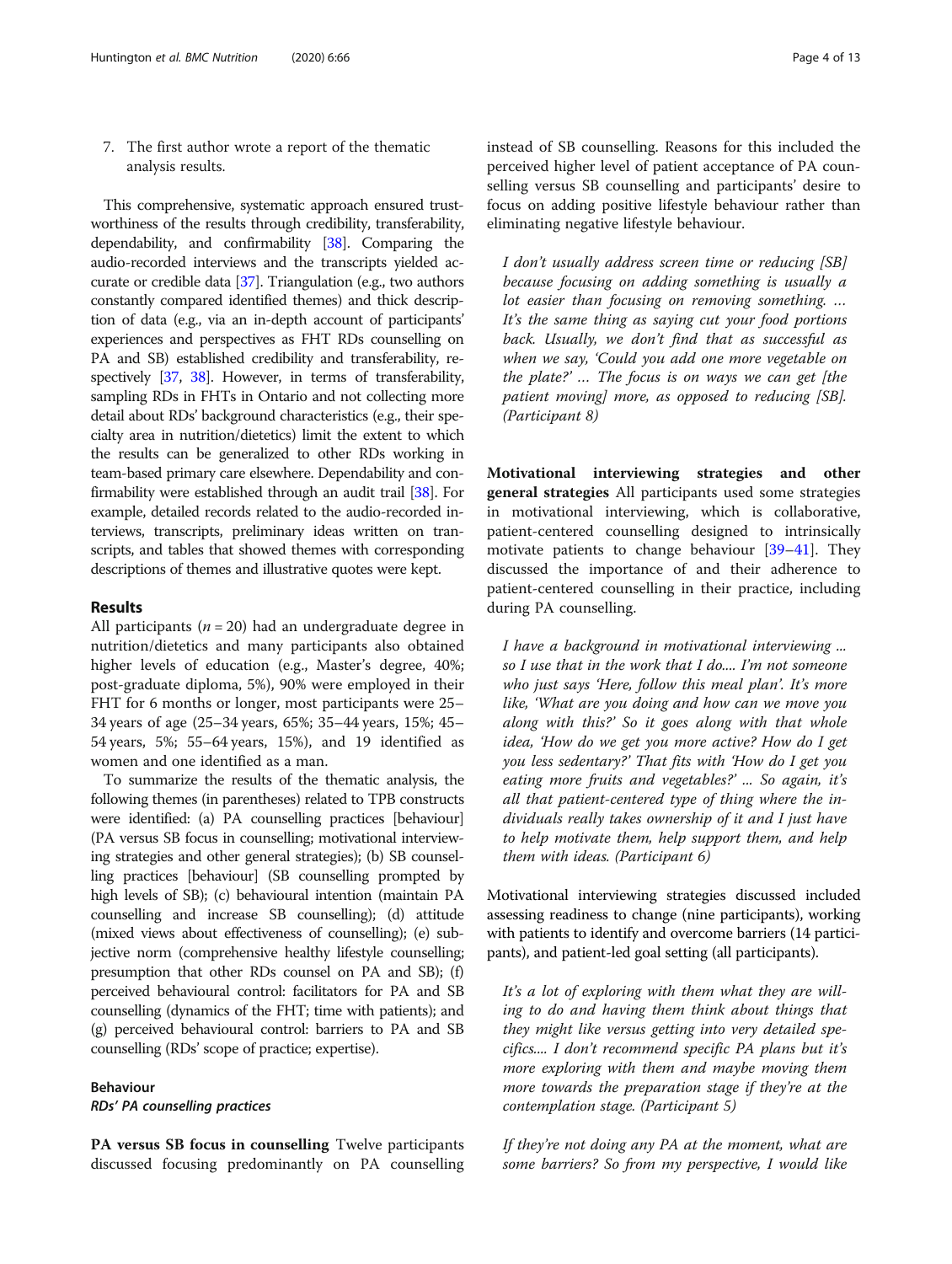to hear a story from every single client before I make an assumption or before I make any recommendations on increasing their PA level. (Participant 12)

I cannot put my goals in somebody else's head. They have to come up with it themselves. That's crucial with any kind of counselling including nutrition. So definitely my experience in this whole area [of PA counselling] is motivational counselling and getting people to move forward from wherever they're at and doing that in a positive manner. (Participant 10)

In terms of other general strategies, almost all participants discussed establishing a baseline level of PA with each patient before counselling on the topic, which involved participants asking patients about their current PA habits.

I ask all of my patients what PA they engage in because I like to get a baseline of how active or sedentary they are. ... I'll ask what their PA routine is, what their days look like, if they engage in any regular PA or exercise, if they go to the gym, if they wear pedometers, and things like that. (Participant 3)

Also, some participants encouraged patients to monitor their PA level independently because they felt this was a helpful tool for patients who are trying to increase their PA levels. This included recording PA minutes per day and using fitness trackers or pedometers.

I have food journals that patients will complete and … on the side, it will have PA ... so they can write down every day how much activity they did … . That gives you an idea of how much activity they're doing weekly, … and I have had a few clients use a pedometer … . They found it helpful just seeing which days they have more steps and what they were doing that day. (Participant 9)

As well, many participants discussed providing general education on PA to their patients. Participants discussed educating patients on the benefits of PA and the PA guidelines. Participants promoted walking as a safe and free activity that most people can do to achieve health benefits. Some participants discussed guiding patients to PA resources such as information about local exercise classes or examples of places to obtain affordable exercise equipment.

## RDs' SB counselling practices

SB counselling prompted by high levels of SB Sixteen participants reported counselling patients on SB, however

the majority (13/16) only did so if high levels of SB were mentioned by the patient or derived from patient information. An example of this is patients who mentioned they had a "desk job" where they were seated at a desk for most of their day. In these situations, participants discussed increasing patients' awareness of their SB level.

I think its self-awareness that we need to get at. I don't think people realize how much they sit, so a chart where they write every half hour that they're sitting, whether they're eating, reading, or watching TV, is actually an eye-opener for people. (Participant 13)

Participants stated that their counselling focused predominantly on small SB reduction strategies such as decreasing or breaking up periods of screen time and adding PA during times that were normally sedentary (e.g., walking at lunch instead of sitting at the desk).

# Behavioural intention

# Maintain PA counselling and increase SB counselling

Fourteen participants felt that unless something changes in their scope of practice or available resources, they will likely continue their current practices with PA counselling (e.g., "My intention is to continue bringing PA up and having people include PA in their lives as much as they can to help manage health conditions or prevent any kind of chronic health concerns." (Participant 1)).

Sixteen participants intended to increase their SB counselling in the future.

I think with that new big study about how harmful SB is, it would be great for me to incorporate a discussion about SB in some shape or form into my assessment and go in a little bit more depth rather than it just being a roundabout kind of conversation. If I had clear guidelines [about SB] or I knew what they were, I could definitely incorporate that in. (Participant 20)

#### Attitude

# Mixed views about effectiveness of counselling

Nine participants felt that RDs' counselling on PA and SB was effective (e.g., "Patients who do the walking that I recommend find they have more energy …. They may not incorporate my food changes but they incorporate the walking and they really like how it increases their energy level." (Participant 7)). The remaining participants were unsure of the effectiveness of RDs counselling on PA and SB or they felt that the effectiveness varied greatly depending on a variety of factors (e.g., "I think effectiveness really depends on number one, the patient's motivation, and number two, the dietitian's ability to respect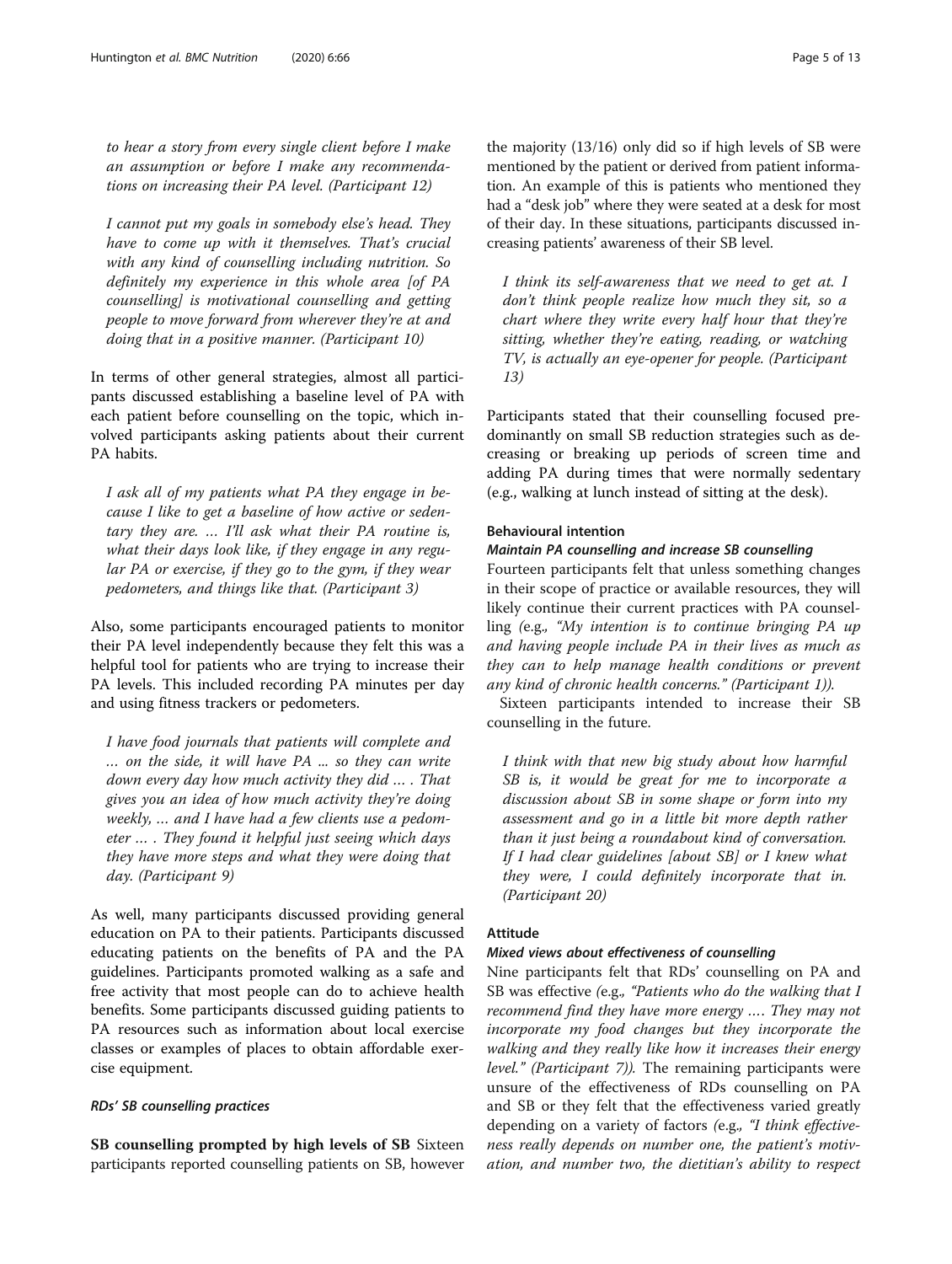that patient and do proper motivational counselling." (Participant 10)).

Five participants believed that their counselling would help patients change their PA or SB, but the participants did not think that the change would necessarily be sustained, and therefore counselling may not have longterm health benefits.

I think it can be effective in getting them to think about PA or to learn things that they didn't know about PA. In terms of actually creating change, depending on how long we're able to follow a patient, it might have limited effectiveness because if we only see them twice, we can't really follow up on if they did their PA for the past three weeks, for example. (Participant 15)

#### Subjective norm

#### Comprehensive healthy lifestyle counselling

This theme was identified within the topic of injunctive normative beliefs. Eighteen participants contended that all HCPs, including RDs, should provide general counselling on PA and SB. Participants described general counselling as explaining the benefits of PA, goal setting for PA or SB, encouraging low-intensity PA (e.g., walking), and sharing the PA guidelines. Twelve participants reported that other HCPs expect them to do general PA or SB counselling, but not go into depth on these topics. Participants felt that it was expected that RDs counsel on healthy lifestyle as a whole.

I think they know that healthy eating and PA go hand-in-hand, so I think they expect me to at least address [PA] to the best of my ability. Often, if I do get a request to see [a patient], the doctor will say, 'Please discuss lifestyle strategies,' so it's not just diet. (Participant 1)

Conversely, the remaining participants felt that other HCPs thought of RDs as diet experts only and therefore did not expect them to counsel on PA or SB. They asserted that other HCPs might not fully understand or utilize RDs' ability to counsel patients on lifestyle factors beyond nutrition.

A lot of physicians, and sometimes the nurses, just think I talk about food. They wouldn't necessarily come to me and think that I could do [PA or SB counselling] because they just think my education is in food and nutrition. (Participant 6)

Eight participants specifically asserted that all RDs should counsel patients on PA and SB because of the synergistic nature of PA, SB, and nutrition.

I think dietitians are definitely in a good position to do [PA and SB counselling] because we have the time. Usually we have an hour set aside for our appointments, so we have time to go into more detail with people about things, and we're focusing on lifestyle changes anyway, so it often goes hand-in-hand with making diet changes. (Participant 2)

It [counselling on PA] is really beneficial because you're talking about nutrition and setting goals [and] that often goes along with PA. It's a really natural part of the discussion. I think clients feel comfortable with that as well. (Participant 4)

# Presumption that other RDs counsel on PA and SB

This theme was identified within the topic of descriptive normative beliefs. Seventeen participants thought that other RDs in FHTs are likely counselling patients on PA (e.g., "I think in terms of discussing [PA], everybody would be doing that. It's easy to link food with activity …. It's part of being a dietitian." (Participant 18)). The remaining few participants were entirely unsure of other FHT RDs' PA counselling practices.

Thirteen participants thought that other RDs in FHTs are likely counselling patients on SB. Of these participants, three presumed that RDs are only touching on SB indirectly in their counselling.

I think [other dietitians are counselling on SB] but I think indirectly. I think counselling on SB is a way of getting to people who don't want to do PA. So if we talk about 30 minutes of PA five days a week and they say 'I just can't do that', I think that's when most dietitians shift to, 'Okay, so where can we add movement? And where can we reduce sitting?' (Participant 13)

In contrast, only three participants felt that other RDs are not counselling patients on SB. The remaining four participants were largely unsure of other RDs' SB counselling practices because it was not a topic of conversation among RDs.

# Perceived behavioural control Facilitators

Dynamics of the FHT Eighteen participants stated that they are confident in providing only basic PA counselling (e.g., educating patients about benefits of and guidelines for PA and helping patients set goals) in their FHT. Eight participants discussed how various types of access that they have as a FHT member facilitates their counselling. For example, participants explained how they have access to patients' interdisciplinary health care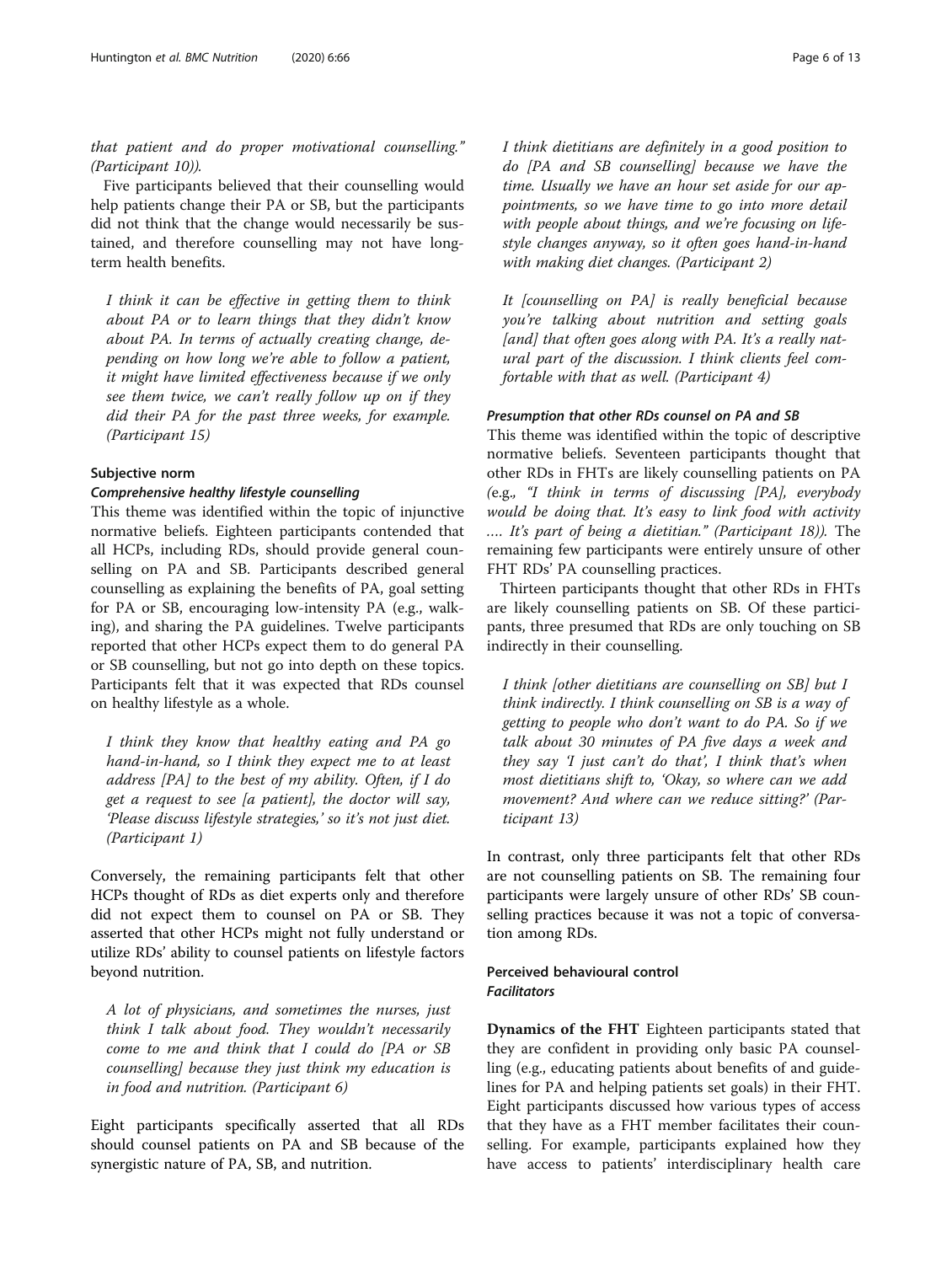charts that provide a fuller picture of their health, which helps in tailoring counselling to each patient's individual needs. Three participants discussed how the focus of FHTs to prevent chronic disease facilitates their counselling on PA and SB. They elaborated on the unique and relatively new role of RDs in the community setting, as opposed to hospital or clinical settings.

There's a whole switch to where dietitians are in the community now as health promoters keeping people out of the hospital …. Maybe that's part of the whole dietitian's role now, to encourage less SB and more PA to help keep people out of the hospital, keep them healthy, and help them live longer and have a better quality of life. (Participant 6)

Time with patients Fifteen participants discussed having ample time during appointments to counsel patients about PA and SB as a facilitator. Participants commented that RD appointments were typically 30–60 min whereas physician appointments were shorter, such as 10–15 min. For example, a participant said "It's important that we've got the time to do motivational interviewing and find out what's important to them and understand the barriers." (Participant 16)).

#### Barriers

RDs' scope of practice Eighteen participants contended that only basic PA counselling is within their scope of practice.

I feel comfortable explaining the theory to people. I feel comfortable and confident in explaining how it [PA] can help benefit chronic disease management and prevention. In terms of more specific instruction, that's when I don't feel as confident. Again, it falls outside the scope of practice or I'm not trained in it. (Participant 14)

Five participants felt their PA counselling was limited because assessing patients' PA is outside RDs' scope of practice. Participants felt that it is also inappropriate to recommend or counsel patients on vigorous PA because they felt as RDs, they do not have the knowledge or ability to assess the fitness level of their patients or to safely make recommendations for high-intensity PA. Seven participants felt that demonstrating exercises is outside their scope of practice.

For our diabetes prevention programs, … we'll follow along to an exercise video together. That's where it becomes more tricky because as a dietitian, in our scope of practice, you can't show people how to do exercises but we can follow along a video together. (Participant 15)

Twelve participants said that providing detailed exercise prescription is outside their scope of practice. They noted liability issues and increased risk of patient injury as a result of improperly prescribed exercises as concerns. Conversely, five participants stated that they are confident in SB counselling because SB is a simpler concept than PA and that SB counselling (unlike PA counselling) fits within their scope of practice.

Half of participants discussed the importance of referring to other HCPs when they felt the level of PA counselling necessary for a patient was outside their scope of practice. For example, they mentioned referring patients to a doctor if patients had medical conditions that could affect their safety when participating in PA or referring to a physiotherapist when patients needed or desired more advanced counselling.

Expertise Twelve participants discussed their lack of expertise as a barrier, which included lacking knowledge, skills, and/or training to go into more depth with PA counselling. In terms of formal training to become an RD, participants discussed receiving a limited amount of education in PA and PA counselling. They acquired most of their PA knowledge independently. Seven participants elaborated specifically on their limited knowledge about SB and SB counselling (e.g., "For adults, I was never aware of any strategies [for reducing SB] …. I don't have a toolbox of strategies to tell people how to reduce their SB." (Participant 5)). Nine participants expressed interest in pursuing further education in PA, SB, and counselling in these areas (e.g., "I haven't [pursued further education in PA or SB counselling] so far. But if I see something pop up through the Nutrition Resource Center or Dietitians of Canada, I would definitely do it." (Participant 18)).

Fourteen participants identified not having a PA expert on the FHT as a barrier, stating that it was difficult to not have an expert available to refer patients to. Thus, participants felt responsible to do PA counselling themselves.

The difficulty is not having someone more specialized in exercise. It kind of falls on us [RDs] a lot of the time so that can make it a little more challenging …. [Other HCPs will say], 'If you have a question about exercise, you can see the dietitian', even though I don't have any additional training in [PA counselling]. (Participant 2)

# **Discussion**

To our knowledge, this is the first study to assess both PA and SB counselling among RDs. Guided by TPB, this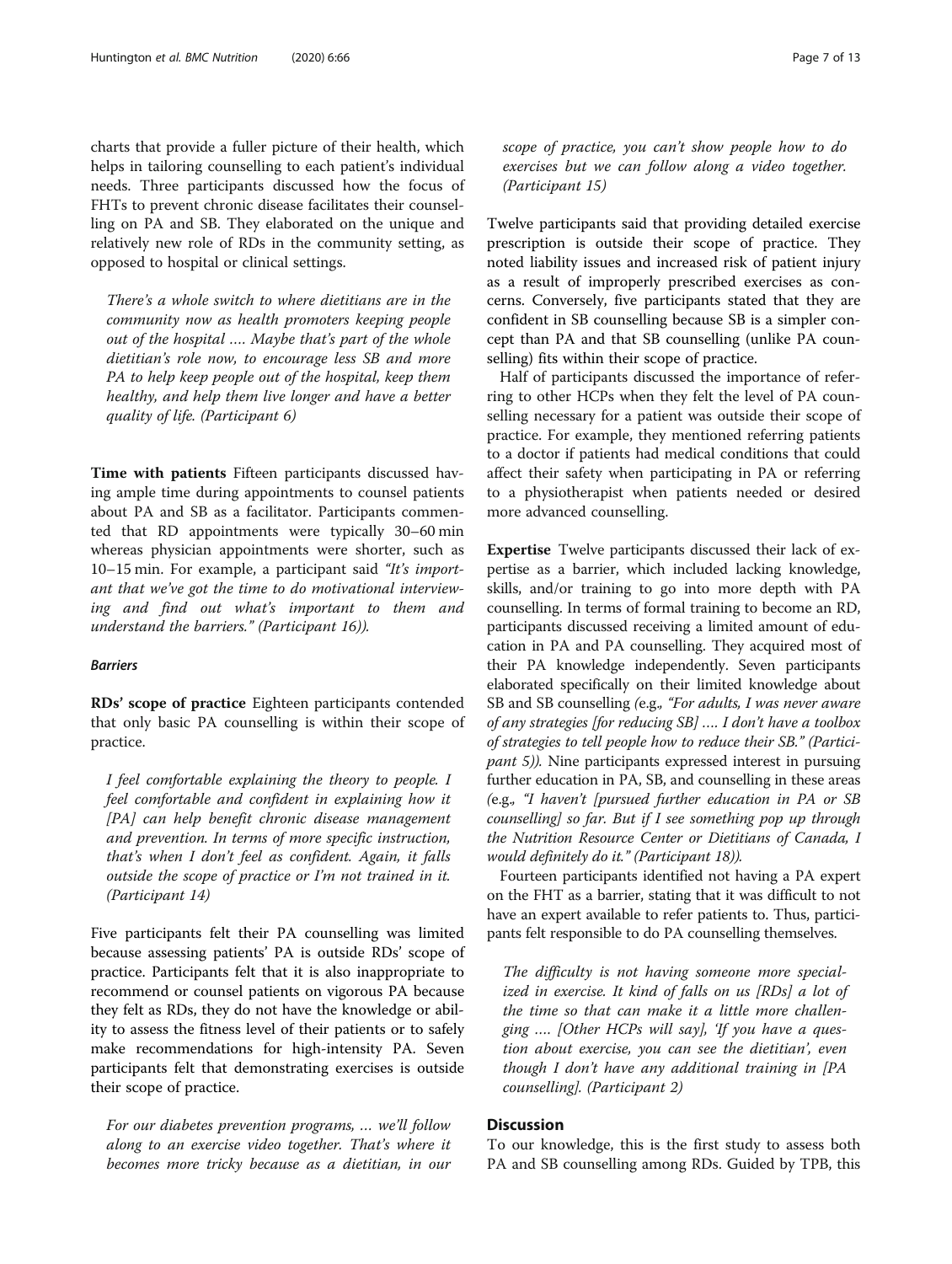study explored FHT RDs' behaviour, behavioural intention, attitude, subjective norm, and perceived behavioural control (facilitators and barriers) related to PA and SB counselling. A main finding was that all participants counselled patients on PA, which is similar to results from previous quantitative research [\[17](#page-11-0), [20](#page-11-0), [25](#page-11-0)]. All participants in the current study used some strategies in motivational interviewing. Motivational interviewing is a multi-faceted, patient-centered, and goal-oriented form of counselling focused on increasing intrinsic motivation among patients and creating sustainable behaviour change [[39](#page-11-0)–[41](#page-11-0)]. This approach includes working with patients to assess their readiness to change, resolve their uncertainties, and ultimately allow ideas for change to come from the patient and not the counselor [[39](#page-11-0)–[41](#page-11-0)]. Patient-centered counselling is defined as providing optimal care for patients that is based on patients' personal values, needs, and preferences and stresses the importance of involving patients in all decision-making processes regarding their care [\[42](#page-11-0)]. Regarding counselling strategies, George et al. [\[20](#page-11-0)] found that 30% of RDs assessed patient readiness when counselling patients on PA, a theme that was more prevalent in the current study (nearly half of participants addressed readiness). Furthermore, though other studies regarding RDs did not specifically discuss the prevalence of motivational interviewing for PA counselling, researchers found that the majority of RDs had training in motivational interviewing [[20,](#page-11-0) [25\]](#page-11-0). Previous literature indicates that motivational interviewing can be effective when used in PA counselling or other health behaviour counselling [[43](#page-11-0)– [46\]](#page-11-0), including dietary counselling by RDs [\[47](#page-11-0)]. Based on the main themes identified in the current study, one could posit that participants utilized a counselling style that is similar to the 5A framework (ask, advise, assess, assist, and arrange) [[48](#page-11-0)] for PA counselling even though they did not use that term. To illustrate, each construct in this framework with possible corresponding themes from the present study is as follows: ask (establish a PA baseline), advise (general PA education), assess (assess readiness to change), assist (goal setting; guide patients to resources), and arrange (refer to other HCPs). This framework is widely used in counselling for other health behaviours, such as smoking cessation [\[49](#page-11-0)] and weightloss counselling [[50\]](#page-11-0). The amount of time that current participants spent counselling individual patients on PA was not discussed, but PA counselling should involve multiple sessions for sustained behaviour change. A systematic review of the effectiveness of PA counselling in primary care, specifically patient counselling by family physicians or teams, indicated that a single session focusing on a discussion of the patient's motivation may increase PA 1 year later but follow-up counselling may sustain this PA level after 1 year  $[43]$  $[43]$ .

More studies are needed to further understand SB counselling and prevalence. Most participants reported counselling patients on SB. In contrast, a previous study that assessed SB counselling among physicians found that, based on patients' reports, 10% of patients were counselled by their physician to reduce sitting time [\[26](#page-11-0)]. The present study was the first to our knowledge to address RDs' intention regarding their PA and SB counselling and therefore more research in this area is also needed.

More research is needed to further examine RDs' attitude toward PA and SB counselling. While some participants had a positive attitude about the effectiveness of RD counselling on PA and SB (i.e., feeling that RD counselling in these areas is effective in increasing patients' PA and decreasing their SB), their belief about effectiveness was contingent on a number of factors such as time frame for behaviour change. Consistent with the current findings, a systematic review found that primary care providers (including nurses, nurse practitioners, physicians, and physicians' assistants) were unsure of the effectiveness of their PA counselling [[51\]](#page-11-0). Focus group findings in the Spidel et al. [[19\]](#page-11-0) study indicated strong support from RDs for incorporating PA counselling into RDs' daily practices, but RDs' views on the effectiveness of their counselling were not discussed. To determine the effectiveness of PA and SB counselling, intervention research involving rigorous research designs are needed.

Results from the literature are mixed regarding injunctive normative beliefs among HCPs and HCPs in training. RDs in past studies agreed that PA counselling or promoting active living is part of their role as an RD [[19,](#page-11-0) [20](#page-11-0), [25](#page-11-0)], which is consistent with the current results. Participants in the current study felt that all HCPs, including RDs, should counsel patients on PA and SB. Similar to Spidel et al.'s [[19\]](#page-11-0) findings, participants in the present study felt that they should provide general counselling about PA only and that exercise prescription is outside their scope of practice. However, whereas many current participants felt that other HCPs expect them to counsel on PA, a study of primary care residents found that residents rated obesity, nutrition and PA counselling norms (including what was expected of them and the importance that their peers and profession placed on obesity, nutrition and PA counselling) as low [\[52](#page-12-0)]. Some current participants believed that other HCPs did not expect them to provide PA and SB counselling, which is similar to Spidel et al.'s [[19\]](#page-11-0) finding that RDs had concerns about how other HCPs (as well as the public) would perceive their counselling in this area.

Regarding descriptive normative beliefs, greater communication among HCPs is warranted. Although many participants had not asked other RDs about their practices, most believed that other RDs were counselling on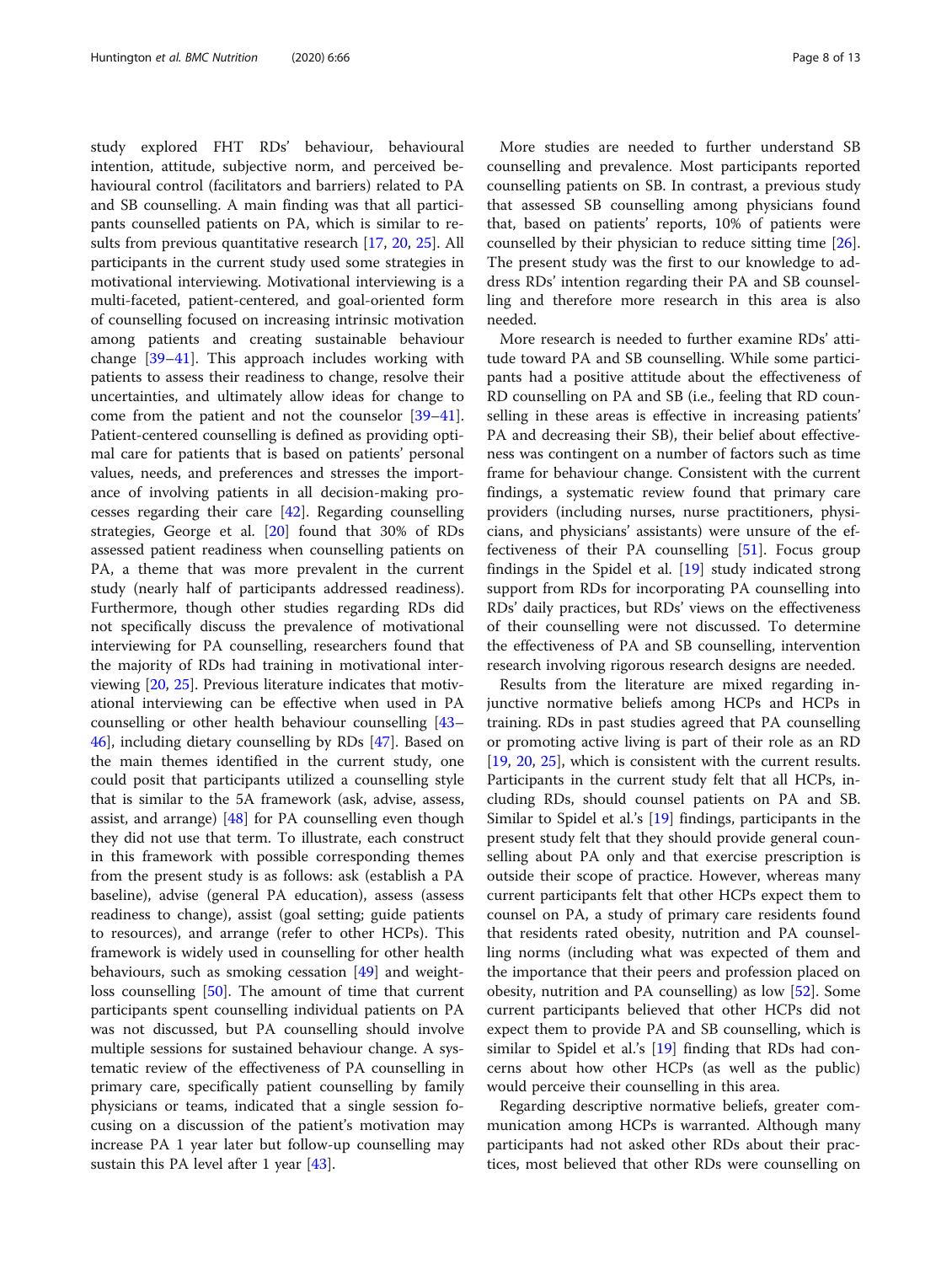PA, and many felt the same was true for SB. Past studies have not addressed communication among RDs regarding PA and SB counselling, though previous research suggested a need for increased communication and collaboration between RDs and PA specialists [[19\]](#page-11-0). A study of the promotion of healthy eating among exercise specialists suggested that there was a need for increased collaboration between RDs and exercise specialists so that RDs could support exercise specialists in their role as healthy eating promoters as well [[53](#page-12-0)].

Participants were divided in their opinion of what is expected of them by other HCPs. In order to improve support between HCPs, particularly in team-based settings, specific improvements in communication may be required. If RDs know what is expected of them pertaining to PA and SB counselling and also know what other RDs' counselling practices are in these areas, they could feel more supported in their role regarding PA and SB counselling. This is important considering that previous research among primary HCPs revealed that subjective norm can have a meaningful influence on behavioural intention, and subsequently, behaviour [[54](#page-12-0)]. Also, greater communication could elicit conversations regarding division of responsibility in terms of PA and SB counselling among RDs and other HCPs in FHTs.

Findings from the literature are mixed regarding HCPs' perceived behavioural control. Perceived behavioural control is often considered comparable to selfefficacy [\[36](#page-11-0)]. Whereas almost all participants in the present study were confident in basic PA counselling only, a previous study found that self-efficacy related to PA counselling is relatively low among RDs [[19\]](#page-11-0) and a recent review found this to be true for other HCPs as well [\[54](#page-12-0)]. To our knowledge, there has been no previous research regarding HCPs' self-efficacy related to SB counselling. The current research was the first of its kind to study RDs in FHTs and therefore participants identified facilitators that were likely unique to the FHT and articulated how the FHT setting (a collaborative team of HCPs with increased access to patients and patients' health information) made it easier to provide PA counselling. Time was discussed as a facilitator to counselling in the present study but identified as a barrier in previous studies [\[19](#page-11-0), [20](#page-11-0)]. Most participants in the present study stated that they had ample time with patients during appointments to cover PA counselling. The discrepancy in these findings could be attributed to the different practice settings for participants in the present study compared with past studies. In the studies that found time to be a barrier, RDs were working in a variety of practice settings [\[19\]](#page-11-0) or in mostly clinical settings [[20\]](#page-11-0). Perhaps RDs working in clinical settings have less time to counsel patients on PA, as it is likely that managing acute nutrition-related issues takes precedence.

Past studies addressing RDs' PA counselling found that the main barriers to counselling included lack of protocol surrounding RDs' PA counselling [[20](#page-11-0)], time constraints [[19,](#page-11-0) [20\]](#page-11-0), concerns about public or other HCPs' perceptions of RDs counselling on PA [[19](#page-11-0)], and lack of knowledge or training in PA counselling [[19,](#page-11-0) [25\]](#page-11-0). Also, to our knowledge, there are no previous studies addressing facilitators and barriers that influence HCPs' SB counselling. Though participants in the present study did not mention the term "lack of protocol" when discussing barriers to PA counselling, RDs' scope of practice was identified as a barrier. Some participants in the current study felt that PA assessment and exercise demonstration are outside their scope of practice. While RDs in a previous study reported PA monitoring to be outside their scope of practice or role [\[19\]](#page-11-0), this was not mentioned by participants in the present study.

In particular, many current participants felt that exercise prescription is outside their scope of practice. This aligns with a recognised PA resource, specifically developed for RDs by both nutrition and exercise professionals. The resource suggests that RDs can provide general PA guidance (e.g., counsel about the PA recommendations; discuss goal setting related to PA), based on national PA guidelines, to patients but RDs require fitness certification to assess fitness and prescribe exercise [[55\]](#page-12-0). In previous studies, it was found that out of the four domains of exercise prescription (frequency, intensity, duration, and type), RDs addressed frequency most often and intensity least often [\[20](#page-11-0), [25\]](#page-11-0). Though the interview guide did not address these domains specifically, the current participants discussed that they were less comfortable counselling patients about higher intensity exercises, but they counselled patients using the PA guidelines, which includes intensity (i.e., 150 min of MVPA per week in at least 10-min bouts). George et al. [[20\]](#page-11-0) found that RDs felt that lack of protocol for PA counselling negatively affected their counselling. If RDs were to have a clear protocol to follow when counselling patients on PA, they may feel more confident that they are counselling patients within their scope of practice. Increased HCP self-efficacy has been found to have a positive influence on the level of PA counselling among RDs [\[54](#page-12-0)], and the same may be true for SB counselling. In terms of SB counselling and RDs' scope of practice, though participants in the present study felt that most aspects of SB counselling fit within their scope of practice, there is no previous research in this area to compare these findings to.

The organisation of HCP roles in Canada influenced these RDs' perceptions of PA and SB counselling. RDs in Canada are regulated by provincial legislation, while standards for education/training programs are national [[56,](#page-12-0) [57](#page-12-0)]. Currently, the national competency standards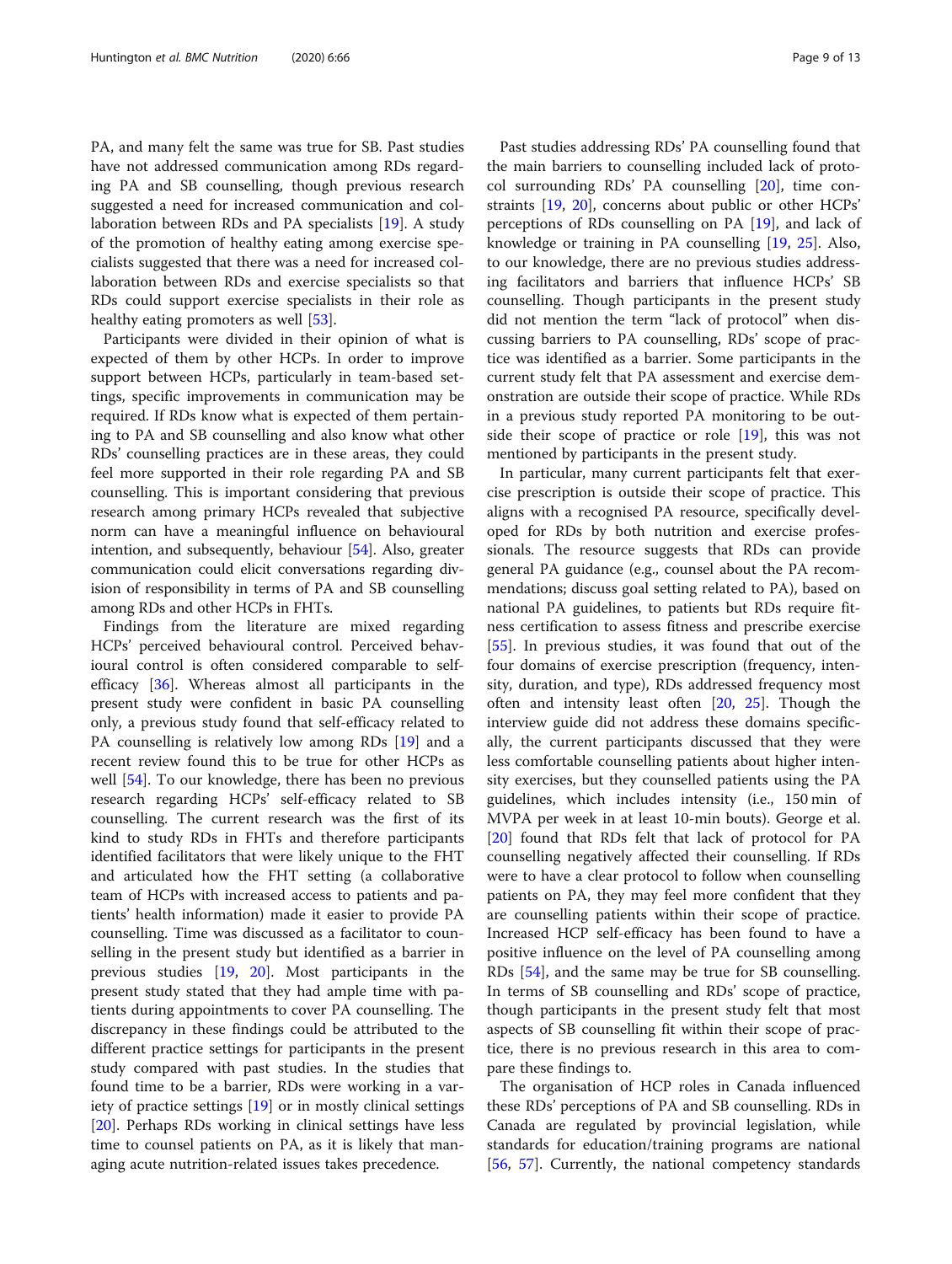do not include specific standards/competencies regarding PA and SB and counselling in these areas. Instead, they are quite general in terms of encouraging overall health, which would encompass basic PA counselling. In Ontario, the College of Dietitians of Ontario regulates practice through Controlled Acts and each health profession is under a different College [[58\]](#page-12-0). Neither diet nor PA counselling fall under any of the Controlled Acts, so any HCP can counsel in these areas. If PA and SB interventions are considered to require specific skills, then further development of education and regulations within different health care systems to define scope of practice for different HCP groups will be needed.

Providing more education about PA and SB counselling to HCPs is warranted. Past studies consistently cited knowledge as a barrier to PA counselling among RDs [[19,](#page-11-0) [25](#page-11-0)] and other HCPs [\[54\]](#page-12-0). In a study of PA counselling among RDs [[20\]](#page-11-0), knowledge was not explicitly stated as a barrier but nonetheless only a third of interviewed RDs received PA or PA counselling education in the last 5 years. Similarly, in the present study, participants discussed lack of PA and SB knowledge as an obstacle to counselling in these areas. Conversely, in a recent review, knowledge and training were facilitators to PA counselling among some HCPs [\[54](#page-12-0)]. Some participants in the current study intended to pursue further education in PA, SB, and counselling in these areas. There is some related past research regarding RDs' perceived needs to facilitate further PA counselling. In a UK-based, survey study, McKenna et al. [\[25](#page-11-0)] found that almost all RDs wanted further education in PA and counselling in this area, preferably in the form of a day course. Similarly, in a focus-group-based study conducted in Alberta, Canada, Spidel et al. [[19\]](#page-11-0) found that RDs wanted more education about exercise physiology, PA assessment, and ways to monitor PA.

There are strengths and limitations of the present study. A qualitative approach was appropriately used to obtain a deeper understanding of the unexplored research topic regarding FHT RDs' beliefs and behaviours related to counselling patients on PA and SB. There may have been selection bias in that RDs who are interested in PA and SB may have been more likely to volunteer to participate in the study. Also, the sample size was small (20 participants), though samples in qualitative research are often small. Nonetheless, theoretical saturation was reached during thematic analysis and some common themes were identified. Multiple authors identified themes from the audio-recorded and transcribed interviews to yield accurate results. However, the findings cannot be generalized to all RDs working in team-based primary care throughout Ontario. This exploratory study can provide direction for a subsequent qualitative study of FHT RDs sampled from across Ontario.

The issue of whether the research purpose was examined sufficiently by using TPB also warrants mention. TPB is a widely used theory that examines attitude, subjective norm, and perceived behavioral control, as key determinants of behavioural intention and ultimately behaviour. In addition to these three types of beliefs, other factors were examined in that subjective norm addressed the interpersonal component and perceived behavioural control addressed some environmental factors that made it easy or difficult to counsel patients on PA and SB. Also, utilizing theory when analyzing the qualitative data might initially appear as a limitation based on the premise that themes were not identified inductively. However, an inductive approach was actually used in that TPB informed which topics were addressed in the semi-structured interview guide (specifically, theoretical constructs that were of interest) and then, within that structure, themes for each TPB construct were identified inductively.

#### Conclusions

RDs in FHT settings are uniquely positioned to counsel patients on PA and SB, as most of their counselling is focused on positive lifestyle change and similar techniques are used across different behaviour change interventions. In addition to this, RDs are currently core members of FHTs, in contrast to fitness experts. The results of this study indicated that participants provided general PA and SB counselling to patients, had both positive and negative feelings about it, expected HCPs to provide it, and identified factors that facilitate it (e.g., FHT dynamics) or impede it (e.g., only basic PA counselling is within their scope of practice; lack of knowledge about PA and SB). RDs and university students enrolled in a nutrition/dietetics program (i.e., dietitians in training) in Canada can independently use existing resources to increase their knowledge, enhance their positive attitude (e.g., by learning about the benefits of PA), and improve their counselling skills regarding PA. For example, the "Physical activity guidelines for Americans" is an evidence-based resource for health professionals to design and implement PA programs [\[7](#page-11-0)]. Also, "A physical activity toolkit for registered dietitians: Utilizing resources of exercise is medicine" is a resource for RDs to provide PA guidance to patients within their current scope of practice [\[55](#page-12-0)]. This toolkit discusses a decision analysis tool that is intended to assist RDs in determining which aspects of counselling on PA and SB fit within their current scope of practice. Additionally, to increase confidence and reduce possible risk to patients, RDs could consider encouraging patients to engage in lightintensity PA, considering that a systematic review found that light-intensity PA was associated with positive health outcomes among adults [\[59](#page-12-0)]. Specifically, lightintensity PA (measured by accelerometer) was inversely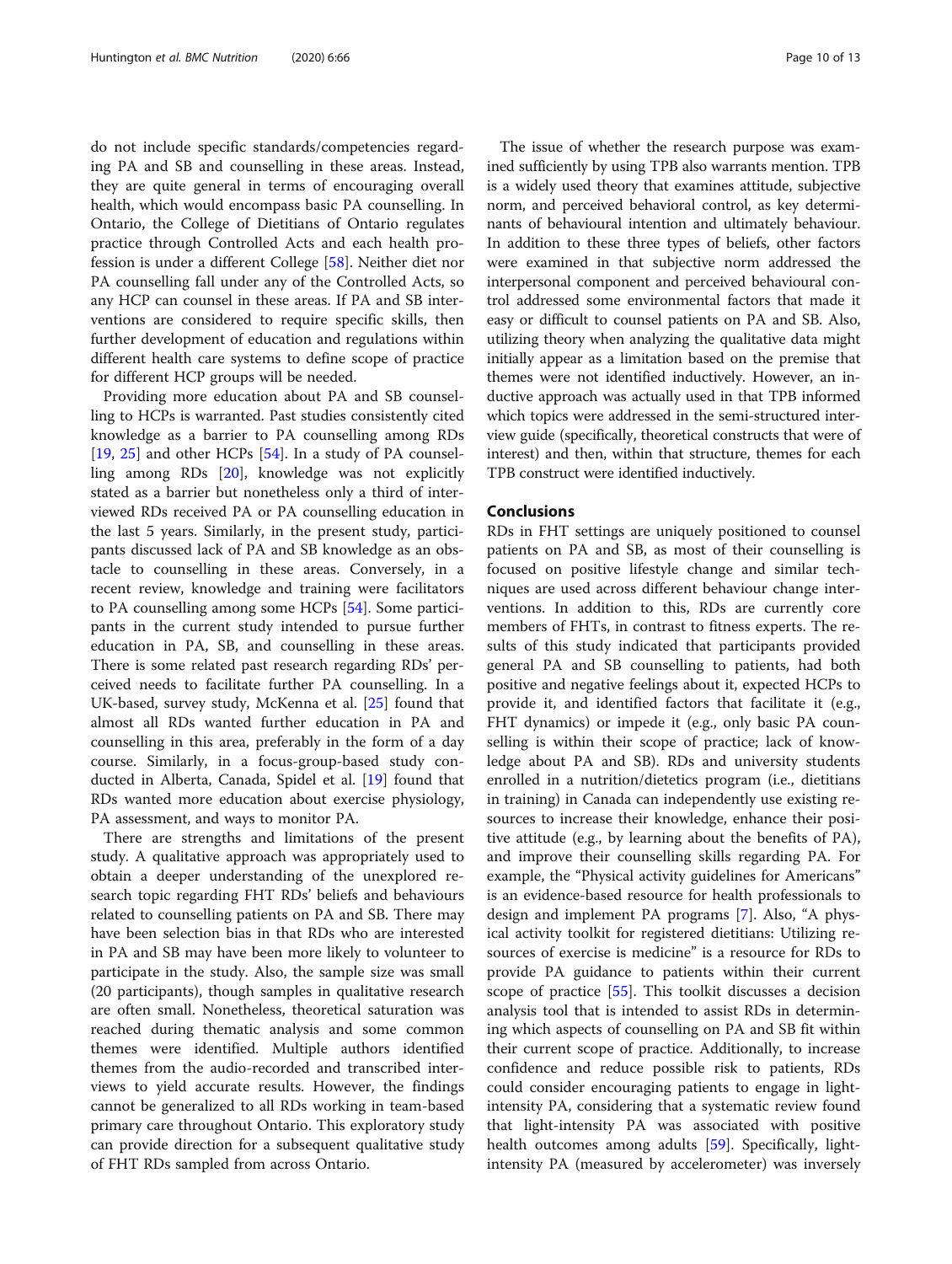<span id="page-10-0"></span>associated with all-cause mortality risk and favourably associated with cardiometabolic risk factors, after controlling for MVPA. RDs' SB counselling could include strategies such as: interrupt prolonged sitting at work and home with standing or PA breaks; replace sitting time with light-intensity PA (e.g., walking slowly; light household chores) and MVPA; use a smartphone, watch, or electronic calendar to send reminders to stand up, stretch, or walk; stand or walk when talking on the phone; walk to co-workers' offices to communicate in person instead of by phone or email; schedule walking meetings; and use sit-stand desks.

Also, RDs and university nutrition/dietetics students can explore the option of completing a fitness certification program to acquire knowledge and skills related to fitness assessment and exercise prescription, as continuing education. This would enable them to assist patients beyond providing general PA guidance when integrating PA and nutrition counselling in their practice. For example, Canadian Society for Exercise Physiology [\[60\]](#page-12-0) has a certification program (which includes study and examination preparation resources) for persons with at least 2 years of university coursework in areas related to exercise science to become a certified personal trainer who can design and implement exercise programs for apparently healthy clients and clients with a stable health condition. Canadian Society for Exercise Physiology certified personal trainers have professional liability insurance to support their own scope of practice. This contrasts with the liability issue with RDs who are not certified fitness professionals assessing fitness and prescribing exercise, which was raised in the current study. As the role of RDs as PA counsellors continues to evolve, additional work by regulators and educators is likely needed to address how PA and SB services to patients should be organised to ensure maximal effectiveness and safety.

This study provides a strong foundation to develop a TPB-based, quantitative measure to assess behaviour, behavioural intention, attitude, subjective norm, and perceived behavioural control related to PA and SB counselling among a sample of RDs and other HCPs. Such a measure can then be used in a subsequent needs assessment to identify and track specific needs of RDs and other HCPs to successfully counsel patients on PA and SB.

#### Supplementary Information

The online version contains supplementary material available at [https://doi.](https://doi.org/10.1186/s40795-020-00392-1) [org/10.1186/s40795-020-00392-1.](https://doi.org/10.1186/s40795-020-00392-1)

Additional file 1. Interview Guide.

#### Abbreviations

FHT: Family health team; HCP: Health care professional; MVPA: Moderate-tovigorous physical activity; PA: Physical activity; RD: Registered dietitian; SB: Sedentary behaviour; TPB: Theory of planned behaviour

#### Acknowledgements

This manuscript represents a portion of a thesis submitted by Jessica Huntington to the Department of Family Relations and Applied Nutrition at the University of Guelph as partial fulfillment of the requirements for a Master of Science degree. The dietitians' participation in the study is appreciated.

#### Authors' contributions

JH conceptualized and designed the study, collected / analyzed / interpreted the data, and drafted and revised the manuscript. JD conceptualized and designed the study, interpreted the data, and substantially contributed to writing the manuscript. SS analyzed / interpreted the data and revised the manuscript. PB contributed to designing the study, interpreting the data, and revising the manuscript. All authors read and approved the final manuscript.

#### Authors' information

JH (MSc) is a registered dietitian at St. Joseph's Healthcare Hamilton in Hamilton, Ontario, Canada. She received her MSc in applied human nutrition at University of Guelph in Guelph, Ontario, Canada. JD (PhD) is an associate professor in applied human nutrition at University of Guelph in Guelph, Ontario, Canada. His research interests are (a) psychology of physical activity, sedentary behaviour, and healthy eating and (b) program evaluation in health promotion. SS (BASc) is a graduate student in nutritional sciences at University of Toronto in Toronto, Ontario, Canada. She received her BASc in applied human nutrition at University of Guelph in Guelph, Ontario, Canada. PB (PhD) recently retired from an associate professor in applied human nutrition position at University of Guelph in Guelph, Ontario, Canada. Her research interests include primary health care, obesity, diet therapy, diet assessment, metabolic syndrome, pre-diabetes, and food environments.

#### Funding

Not applicable.

#### Availability of data and materials

The dataset generated and/or analysed during the current study is not publicly available because the transcripts of the interviews could be traced back to the participants, personal confidentiality may be compromised, and there was no provision in the approved research ethics protocol to make the raw data publicly available.

#### Ethics approval and consent to participate

Ethics clearance was obtained from the University of Guelph Research Ethics Board (ethics clearance certificate number 16–12-560). Participants signed a consent form prior to the interview.

#### Consent for publication

When signing a consent form, participants were informed that direct quotes from interviews, with no link to actual names, will be used in publications.

#### Competing interests

The authors declare that they have no competing interests.

Received: 4 June 2020 Accepted: 26 October 2020 Published online: 30 November 2020

#### References

- 1. World Health Organization (WHO). Physical activity. 2018. [http://www.who.](http://www.who.int/en/news-room/fact-sheets/detail/physical-activity) [int/en/news-room/fact-sheets/detail/physical-activity.](http://www.who.int/en/news-room/fact-sheets/detail/physical-activity) Accessed 23 Apr 2020.
- 2. Canadian Society for Exercise Physiology (CSEP). Canadian physical activity guidelines for adults: 18-64 years. 2011. [http://www.csep.ca/CMFiles/](http://www.csep.ca/CMFiles/Guidelines/CSEP_PAGuidelines_adults_en.pdf) [Guidelines/CSEP\\_PAGuidelines\\_adults\\_en.pdf.](http://www.csep.ca/CMFiles/Guidelines/CSEP_PAGuidelines_adults_en.pdf) Accessed 23 Apr 2020.
- 3. Warburton DER, Bredin SSD. Health benefits of physical activity: a systematic review of current systematic reviews. Curr Opin Cardiol. 2017;32(5):541–56.
- 4. Mammen G, Faulkner G. Physical activity and the prevention of depression: a systematic review of prospective studies. Am J Prev Med. 2013;45(5):649–57.
- 5. Clarke J, Colley R, Janssen I, Tremblay MS. Accelerometer-measured moderate-to-vigorous physical activity of Canadian adults, 2007 to 2017. Health Rep. 2019;30(8):3–10.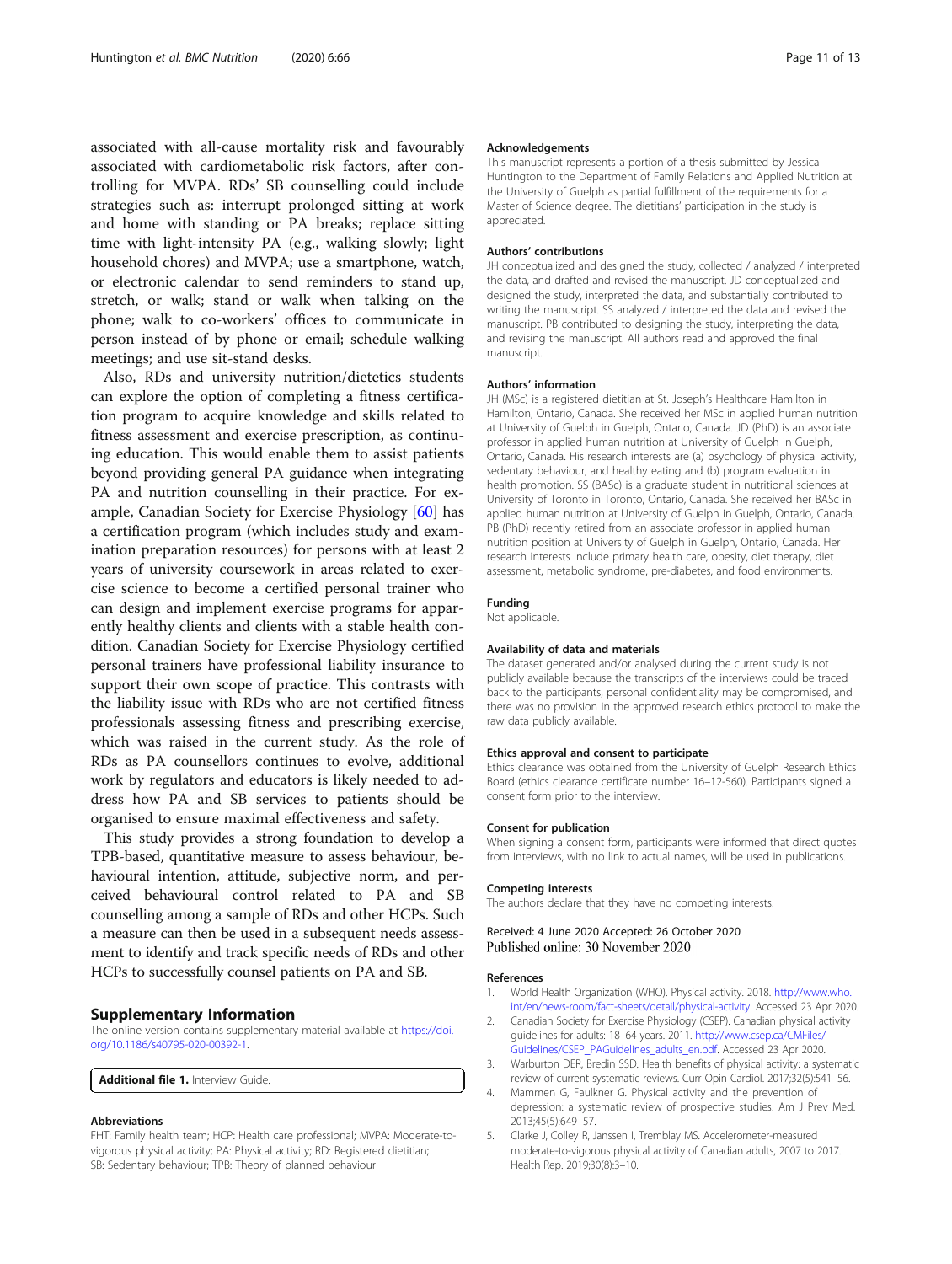- <span id="page-11-0"></span>6. Tremblay MS, Aubert S, Barnes JD, Saunders TJ, Carson V, Latimer-Cheung AE, Chastin SFM, Altenburg TM, Chinapaw MJM, SBRN terminology consensus project participants. Sedentary Behavior Research Network (SBRN) – terminology consensus project process and outcome. Int J Behav Nutr Phys Act. 2017;14(1):75.
- 7. United States Department of Health and Human Services. Physical activity guidelines for Americans. 2nd ed; 2018. [https://health.gov/sites/default/files/2](https://health.gov/sites/default/files/2019-09/Physical_Activity_Guidelines_2nd_edition.pdf) [019-09/Physical\\_Activity\\_Guidelines\\_2nd\\_edition.pdf](https://health.gov/sites/default/files/2019-09/Physical_Activity_Guidelines_2nd_edition.pdf). Accessed 23 Apr 2020.
- De Rezende LFM, Lopes MR, Rey-Lopez JP, Matsudo VKR, Luiz OC. Sedentary behaviour and health outcomes: an overview of systematic reviews. PLoS One. 2014;9(8):e105620. [https://doi.org/10.1371/journal.pone.0105620.](https://doi.org/10.1371/journal.pone.0105620)
- 9. Patterson R, McNamara E, Tainio M, de Sa TH, Smith AD, Sharp SJ, Edwards P, Woodcock J, Brage S, Wijndaele K. Sedentary behaviour and risk of all-cause, cardiovascular and cancer mortality, and incident type 2 diabetes: a systematic review and dose response meta-analysis. Eur J Epidemiol. 2018;33(9):811–29.
- 10. Statistics Canada. Average time spent sedentary. Table 13-10-0338-01. 2020. [https://www150.statcan.gc.ca/t1/tbl1/en/tv.action?pid=1310033801.](https://www150.statcan.gc.ca/t1/tbl1/en/tv.action?pid=1310033801) Accessed 23 Apr 2020.
- 11. Dale LP, Leblanc AG, Orr K, Berry T, Deshpande S, Latimer-Cheung AE, O'Reilly N, Rhodes RE, Tremblay MS, Faulkner G. Canadian physical activity guidelines for adults: are Canadians aware? Appl Physiol Nutr Metab. 2016; 41(9):1008–11.
- 12. Lobelo F, de Quevedo IG. The evidence in support of physicians and health care providers as physical activity role models. Am J Lifestyle Med. 2016; 10(1):36–52.
- 13. Vuori IM, Lavie CJ, Blair SN. Physical activity promotion in the health care system. Mayo Clin Proc. 2013;88(12):1446–61.
- 14. Loprinzi PD, Beets MW. Need for increased promotion of physical activity by health care professionals. Prev Med. 2014;69(December):75–9.
- 15. McPhail S, Schippers M. An evolving perspective on physical activity counselling by medical professionals. BMC Fam Pract. 2012;13(1):31.
- 16. Huijg JM, Gebhardt WA, Verheijden MW, van der Zouwe N, de Vries JD, Middlekoop BJ, Crone MR. Factors influencing primary health care professionals' physical activity promotion behaviors: a systematic review. Int J Behav Med. 2015;22(1):32–50.
- 17. Johnson ST, Bates H, Fitzpatrick J, Marshall JD, Bell RC, McCargar L. Promotion of physical activity by Canadian registered dietitians in daily practice. J Hum Nutr Diet. 2007;20(1):37–40.
- 18. Slawson DL, Fitzgerald N, Morgan KT. Position of the academy of nutrition and dietetics: the role of nutrition in health promotion and chronic disease prevention. J Acad Nutr Diet. 2013;113(7):972–9.
- 19. Spidel MA, Paquette MC, Marshall JD, Bell RC, McCargar LJ. Linking active living and nutrition counselling: dietitians' perceptions. Can J Diet Pract Res. 2004;65(4):154–60.
- 20. George V, Fineberg M, Marin V, Rosen A. The role of registered dietitians in patient education and counseling about physical activity. Top Clin Nutr. 2016;31(2):190–8.
- 21. Dietitians of Canada. What is the effectiveness of dietary or lifestyle interventions for preventing or treating chronic disease in the primary care setting? In practice-based evidence in nutrition (PEN). 2016. [http://www.](http://www.pennutrition.com) [pennutrition.com](http://www.pennutrition.com). Accessed 23 Apr 2020.
- 22. Florindo AA, Brownson RC, Mielke GI, Gomes GAO, Parra DC, Siqueira FV, Lobelo F, Simoes EJ, Ramos LR, Bracco MM, Hallal PC. Association of knowledge, preventive counseling and personal health behaviors on physical activity and consumption of fruits or vegetables in community health workers. BMC Public Health. 2015;15(1):344.
- 23. Holtz KA, Kokotilo KJ, Fitzgerald BE, Frank E. Exercise behaviour and attitudes among fourth-year medical students at the university of British Columbia. Can Fam Physician. 2013;59(1):e26–32.
- 24. Stanford FC, Durkin MW, Stallworth JR, Powell CK, Poston MB, Blair SN. Factors that influence physicians' and medical students' confidence in counseling patients about physical activity. J Prim Prev. 2014;35(3):193–201.
- 25. McKenna J, Henderson L, Baic S. A survey to assess physical activity promotion by registered dietitians. J Hum Nutr Diet. 2004;17(1):63–9.
- 26. Shuval K, DiPietro L, Skinner CS, Barlow CE, Morrow J, Goldsteen R, Kohl HW III. Sedentary behaviour counselling: the next step in lifestyle counselling in primary care; pilot findings from the rapid assessment disuse index (RADI) study. Br J Sports Med. 2014;48(19):1451–5.
- 27. Gnanendran A, Pyne DB, Fallon KE, Fricker PA. Attitudes of medical students, clinicians and sports scientists towards exercise counselling. J Sports Sci Med. 2011;10(3):426–31.
- 28. Ontario Ministry of Health. Ministry of Long-term Care. Family health teams. 2016. <http://www.health.gov.on.ca/en/pro/programs/fht/default.aspx?pro>. Accessed 23 Apr 2020.
- 29. Brauer P, Dietrich L, Davidson B. Nutrition in primary health care: using a delphi process to design new interdisciplinary services. Can J Diet Pract Res. 2006;(fall):S14–29. <https://doi.org/10.3148/67.0.2006.s14>.
- 30. Brauer P, Schneider T, Preece C, Northmore D, West E, Dietrich L, Davidson B. Promoting healthy lifestyles in Ontario family health networks. Can J Diet Pract Res. 2006;67(supplement):39–46.
- 31. Huntington J. Registered dietitians' knowledge, perceptions and practices regarding physical activity, sedentary behaviour, and counselling in both [Master of Science thesis]. Guelph: University of Guelph; 2019.
- 32. Ajzen I. Theory of planned behavior diagram. 2019. [https://people.umass.](https://people.umass.edu/aizen/tpb.diag.html) [edu/aizen/tpb.diag.html](https://people.umass.edu/aizen/tpb.diag.html). Accessed 23 Apr 2020.
- 33. Robertson A, Mullan B, Todd J. A qualitative exploration of experiences of overweight young and older adults. An application of the integrated behaviour model. Appetite. 2014;75(April):157–64.
- 34. Davidson K, Vidgen H. Why do parents enrol in a childhood obesity management program?: a qualitative study with parents of overweight and obese children. BMC Public Health. 2017;17(1):159.
- 35. Mogre V, Johnson NA, Tzelepis F, Paul C. Barriers to diabetic self-care: a qualitative study of patients' and healthcare providers' perspectives. J Clin Nurs. 2019;28(11–12):2296–308.
- 36. Fishbein M. An integrative model for behavioral prediction and its application to health promotion. In: DiClemente RJ, Crosby RA, Kegler MC, editors. Emerging theories in health promotion practice and research. 2nd ed. San Francisco: Jossey-Bass; 2009. p. 215–34.
- 37. Braun V, Clarke V. Successful qualitative research: a practical guide for beginners. Thousand Oaks: Sage Publications Inc.; 2013.
- 38. Lincoln YS, Guba EG. But is it rigorous? Trustworthiness and authenticity in naturalistic evaluation. New Dir Eval. 2007;114:15–25.
- 39. Miller WR, Rollnick S. Motivational interviewing: helping people change. 3rd ed. New York: The Guilford Press; 2013.
- 40. Rubak S, Sandbaek A, Lauritzen T, Christensen B. Motivational interviewing: a systematic review and meta-analysis. Br J Gen Pract. 2005;55(513):305–12.
- 41. Clifford D, Curtis L. Motivational interviewing in nutrition and fitness. New York: The Guilford Press; 2016.
- 42. Epstein RM, Franks P, Fiscella K, Shields CG, Meldrum SC, Kravitz RL, Duberstein PR. Measuring patient-centered communication in patient-physician consultations: theoretical and practical issues. Soc Sci Med. 2005;61(7):1516–28.
- 43. Gagliardi AR, Abdallah F, Faulkner G, Ciliska D, Hicks A. Factors contributing to the effectiveness of physical activity counselling in primary care: a realist systematic review. Patient Educ Couns. 2015;98(4):412–9.
- 44. Magill M, Apodaca TR, Borsari B, Gaume J, Hoadley A, Gordon REF, Tonigan JS, Moyers T. A meta-analysis of motivational interviewing process: technical, relational, and conditional process models of change. J Consult Clin Psychol. 2018;86(2):140–57.
- 45. O'Halloran PD, Blackstock F, Shields N, Holland A, Iles R, Kingsley M, Bernhardt J, Lannin N, Morris ME, Taylor NF. Motivational interviewing to increase physical activity in people with chronic health conditions: a systematic review and meta-analysis. Clin Rehabil. 2014;28(12):1159–71.
- 46. VanBuskirk KA, Wetherell JL. Motivational interviewing with primary care populations: a systematic review and meta-analysis. J Behav Med. 2014;37(4):768–80.
- 47. Resnicow K, McMaster F, Bocian A, Harris D, Zhou Y, Snetselaar L, Schwartz R, Myers E, Gotlieb J, Foster J, Hollinger D, Smith K, Woolford S, Mueller D, Wasserman RC. Motivational interviewing and dietary counseling for obesity in primary care: an RCT. Pediatrics. 2015;135(4):649–57.
- 48. Goldstein MG, DePue J, Kazura A, Niaura R. Models for provider-patient interaction: applications to health behavior change. In: Shumaker SA, Schron EB, Ockene JK, McBee WL, editors. The handbook of health behavior change. New York: Springer Publishing Co.; 1998. p. 85–113.
- 49. Verbiest M, Brakema E, van der Kleij R, Sheals K, Allistone G, Williams S, McEwen A, Chavannes N. National guidelines for smoking cessation in primary care: a literature review and evidence analysis. NPJ Prim Care Respir Med. 2017;27(1):2.
- 50. Sherson EA, Yakes Jimenez E, Katalanos N. A review of the use of the 5 a's model for weight loss counselling: differences between physician practice and patient demand. Fam Pract. 2014;31(4):389–98.
- 51. Hebert ET, Caughy MO, Shuval K. Primary care providers' perceptions of physical activity counselling in a clinical setting: a systematic review. Br J Sports Med. 2012;46(9):625–31.